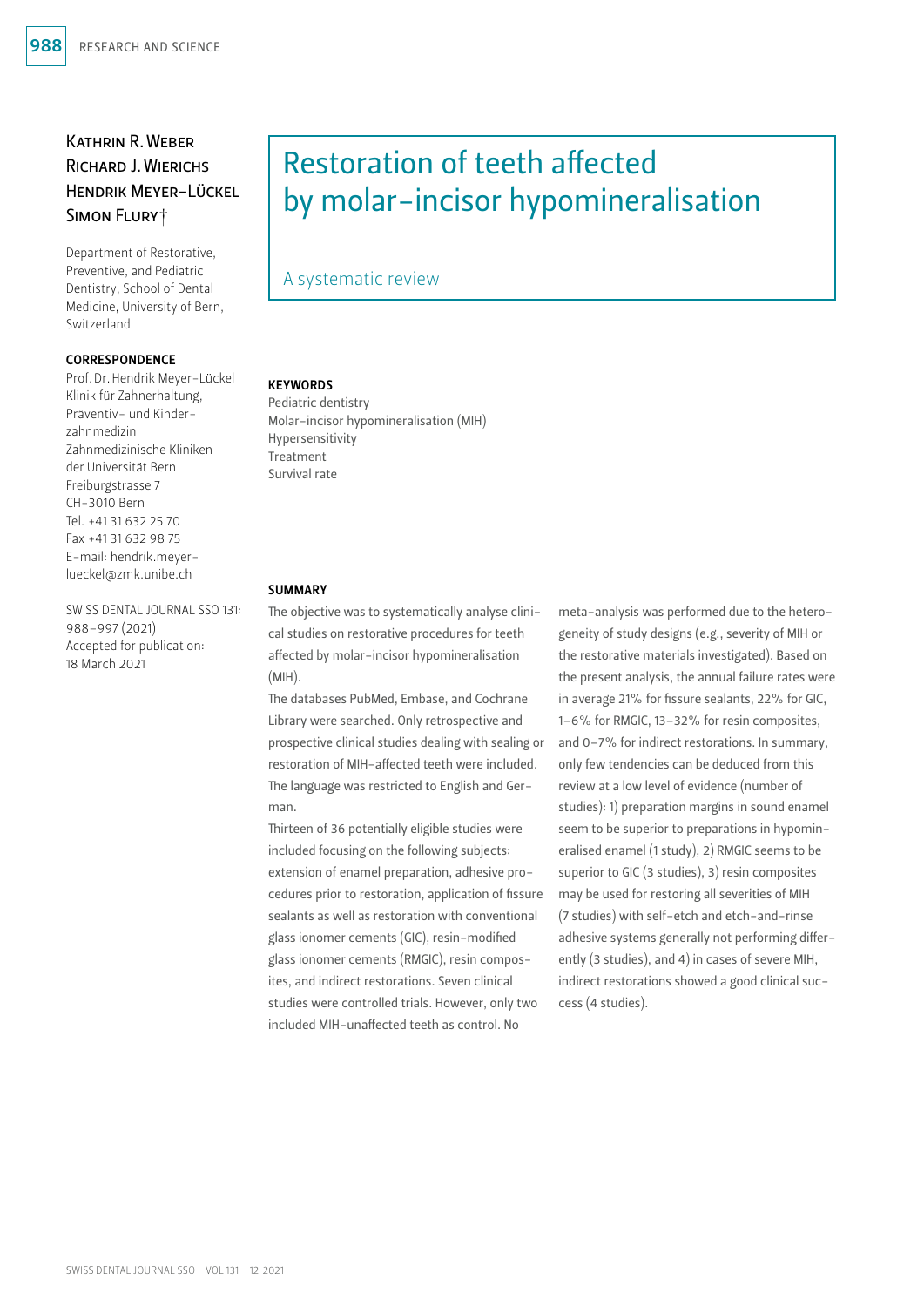## Introduction

The term molar-incisor hypomineralisation (MIH) was introduced by Weerheijm et al. in 2001 and is defined as "hypomineralisation of systemic origin of one to four permanent first molars, frequently associated with affected incisors" (Weerheijm et al. 2001). The defects range from white and/or brown spots to soft and porous enamel sometimes leading to a post-eruptive enamel breakdown of the affected teeth due to the reduced hardness of the enamel (Weerheijm et al. 2001). In some cases, MIH-like defects also occur in permanent second molars and permanent canines (WEERHEIJM ET AL. 2003) or in deciduous second molars, the latter case being described as "deciduous molar hypomineralisation" (ELFRINK ET AL. 2012). The average prevalence of MIH worldwide is 14.2% (ZHAO ET AL. 2018). More detailed information about prevalences is given in the other paper of our group in this issue (Dulla & Meyer-Lueckel 2021).

Apart from aesthetic problems (mainly if incisors are affected by hypomineralisation), patients mostly suffer from hypersensitivity, dentin exposure, and consequently also from a risk of pulp involvement, specifically of a chronic pulp inflammation (RODD ET AL. 2007). The prevalence of hypersensitivity related to MIH has been described to be around 35%, with the hypersensitivity being dependent on the severity of the hypomineralisation (RAPOSO ET AL. 2019). The hypersensitivity, in turn, often leads to a reduced oral hygiene (e.g., fewer tooth brushing), which promotes plaque accumulation (GHANIM ET AL. 2017). Thus, in cases of soft and porous enamel, post-eruptive enamel breakdown is likely to occur (FAGRELL ET AL. 2010), and patients with MIH generally suffer more often from caries in the permanent dentition (GROSSI ET AL. 2017).

An early diagnosis, prophylaxis, and – if needed – an early restorative treatment of MIH seem to be important to reduce hypersensitivity, post-eruptive enamel breakdown, and caries. In cases of MIH with the need of sealing or restoring the affected teeth, restorative materials may be light curing fissure sealants, glass ionomer cements as sealants, or for restorations, resin composites as well as indirect composite, ceramic, or metal restorations such as onlays or partial crowns. Clinically, the restoration of hypomineralised teeth remains challenging: Structure and composition of hypomineralised enamel are different because of the lower mineral content, leaving 3 to 15 times more space for proteins (Almuallem & Busuttil-Naudi 2018). Consequently, surface hardness is markedly reduced and hypomineralised enamel shows a less distinct crystalline structure with indistinct prism borders and more interprismatic space (ELHENNAWY ET AL. 2017A). This may lead to high restoration failure, specifically repeated marginal breakdown of restorations.

Although information on the structural, mechanical, and chemical properties of MIH-affected teeth has been gained in recent years, restoring MIH-affected teeth remain a major challenge (Elhennawy et al. 2019), and several aspects regarding the restorative treatment of these teeth remain unclear. This raises the questions whether preparation of the tooth substance (e.g., complete removal of MIH-affected enamel) is needed, whether additional pretreatment of the tooth substance is required, and whether one of the above-mentioned restorative materials show a more advantageous longevity than another. Thus, we aimed to systematically search the literature for treatment options (i.e., preparation and pretreatment of the tooth substance as well as the choice of material) to restore teeth affected by different severities of MIH.

# Materials and methods

## Search strategy

Based on the search strategy listed in Table I, the databases PubMed, Embase, and Cochrane Library were systematically searched for studies mainly dealing with restorative treatment options of MIH-affected teeth. The review was conducted and reported according to the PRISMA statement (MOHER ET AL. 2015). The PICOS model was used to define the in- and exclusion criteria and, thus, to structure the clinical research question (Miller & Forrest 2001).

#### Selection of studies

Title and abstract of potential studies were independently assessed by two reviewers (KRW and SF). In cases of a lack of consensus regarding study design or content, both authors initiated discussions until an agreement was reached. Only studies dealing with the application of fissure sealants or restoration of MIH-affected teeth using glass ionomer cements, resin composites as well as indirect composite, ceramic, or metal restorations were included. Studies with a follow-up time less than 12 months and studies with less than ten MIH-affected teeth were excluded. Studies dealing with other treatment options such as noninvasive therapies, desensitisation, and/or studies to solely improve aesthetics of MIH-affected teeth were also excluded. Retrospective and prospective clinical studies were included whereas in vitro studies, reviews, short communications, surveys, editorials, and letters to the editor were excluded. The language was restricted to English and German. The resulting studies of all three databases were then deduplicated, and the first reviewer (KRW) read the full text of the remaining, potentially eligible studies and decided about their inclusion or exclusion. After this first selection, the reference lists of the eligible studies were screened and an additional hand search was performed leading to the final selection of studies.

### Calculation of annual failure rates and quality assessment

For each of the selected studies, calculation of annual failure rates (AFR) was performed. For this purpose, life tables were generated with the information given in the publications as

| Tab.I               | Search strategy for each database (11.02.2021)                                                                                                                                                                                                                                      |     |  |  |  |  |  |
|---------------------|-------------------------------------------------------------------------------------------------------------------------------------------------------------------------------------------------------------------------------------------------------------------------------------|-----|--|--|--|--|--|
| <b>PubMed</b>       | (((hypomin* OR hypocalcifi* OR hypomatur*)<br>OR (MIH OR molar-incisor hypominerali*)) OR<br>(Dean's Index OR developmental defects of<br>enamel)) AND (treatment OR therapy OR resto-<br>ration* OR restorativ* OR bond* OR adhes*)                                                |     |  |  |  |  |  |
| Embase              | 1) (MIH OR molar-incisor hypominerali <sup>*</sup> OR<br>(Dean's Index OR developmental defects of<br>enamel)).af.<br>2) (treatment OR therapy OR restoration* OR<br>restorativ* OR bond* OR adhes*).af.<br>$3)$ 1 and 2                                                            | 512 |  |  |  |  |  |
| Cochrane<br>Library | (hypomin* OR hypocalcifi* OR hypo-<br>matur*):ti,ab, kw OR (MIH OR molar-incisor<br>hypominerali*):ti,ab,kw OR (Dean's Index OR<br>developmental defects of enamel):ti,ab, kw<br><b>AND</b><br>(treatment or therapy OR restoration* OR<br>restorativ* OR bond* OR adhes*):ti,ab,kw | 98  |  |  |  |  |  |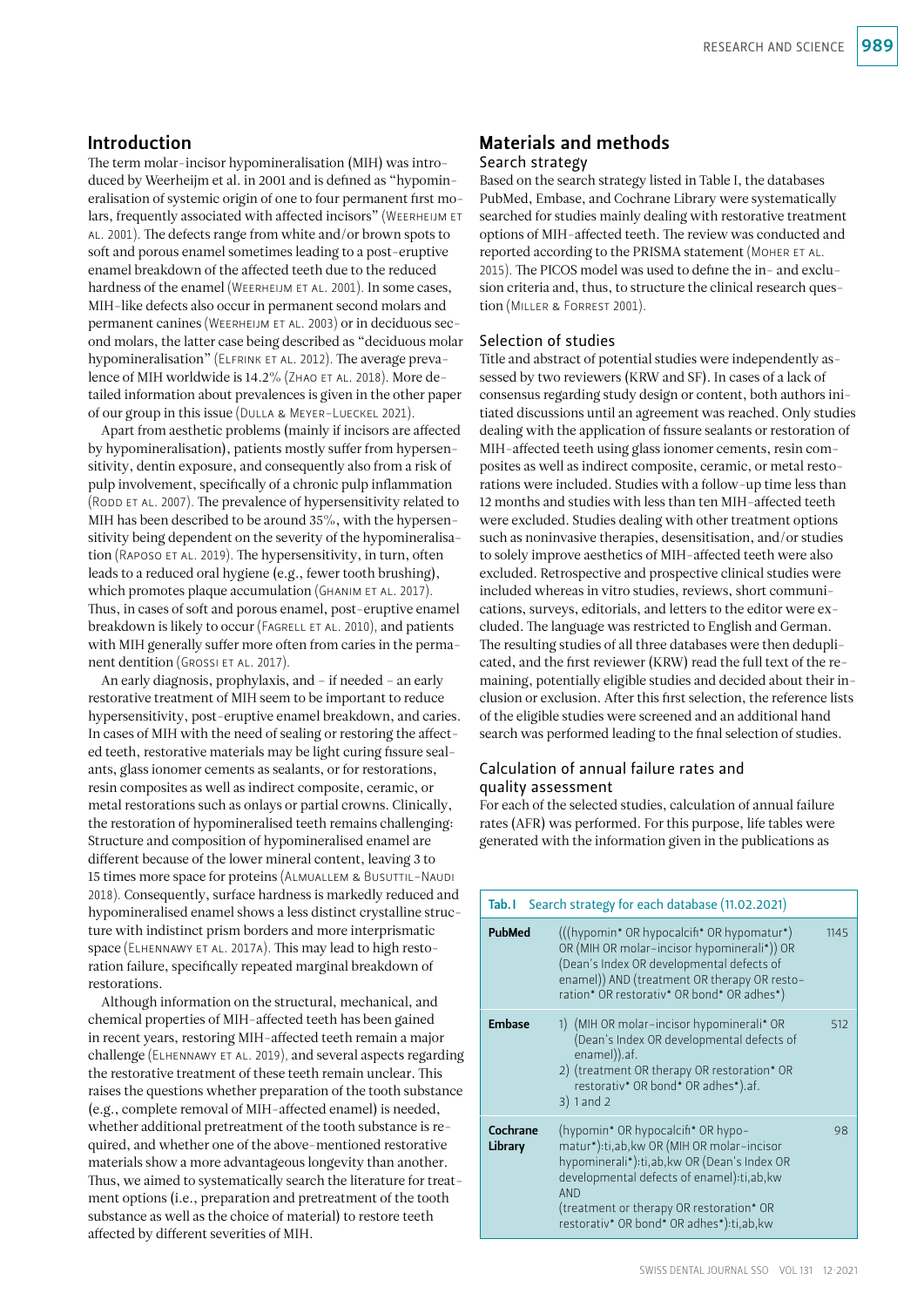previously described (Wierichs et al. 2017, 2020). For studies with insufficient or unclear information, no AFR was calculated.

Two reviewers (RJW and SF) independently assessed the risk of bias. In cases of a lack of consensus regarding study design or content, the two authors initiated a discussion until an agreement was reached. Risk of bias assessment was performed according to guidelines outlined by the Cochrane collaboration (Higgins & Green 2011).

Clinical and methodological heterogeneity were assessed by examining the characteristics of the studies, the similarity between the types of participants, the interventions, and the outcomes as specified in the inclusion criteria for considering studies for this review. Statistical heterogeneity would have been assessed using a Chi2 test and the I2 statistic, where I2 values over 50% would have indicated substantial heterogeneity.

## Results

## Selected studies

The flowchart of study selection is depicted in Figure 1. Among the 36 potentially eligible studies (read in full text), 23 were excluded due to the following reasons: review/overview (Wong 2010; Kumar et al. 2012), no restorative treatment (Elhennawy et al. 2017b), no discrimination of therapy (Koch & García-Godoy 2000; Lygidakis et al. 2003; Jälevik & Klingberg 2012), follow-up time less than 12 months (DAVIDOVICH ET AL. 2020), less than ten



Fig. 1 Flowchart of study selection

MIH-affected teeth (Takahashi et al. 2009; Feierabend et al. 2012; Harika et al. 2016; Pessôa et al. 2018; Cavalheiro et al. 2020; Mendonça et al. 2020; Souza et al. 2020; Sundfeld et al. 2020; Trévia et al. 2020), no specification of the restoration process (Kotsanos et al. 2005; Mejàre et al. 2005), and no outcome reported (de Oliveira et al. 2015; Giannetti et al. 2018; Baroni et al. 2019; Vieira et al. 2019; Beretta et al. 2020). Thus, 13 studies were finally included.

## Characteristics of selected studies

The characteristics of the selected studies are listed in Table II and III. Seven studies dealt with comparisons within one type of treatment, the latter being described as controlled trials (Tab.II). Of these, one study dealt with the extension of enamel preparation (Sönmez & Saat 2017), three with adhesive procedures before restoration with resin composite (i.e., self-etch versus etch-and-rinse adhesive systems; DE SOUZA ET AL. 2017; Linner et al. 2020; Rolim et al. 2021), two with fissure sealants (Lygidakis et al. 2009; Fragelli et al. 2017), and one with indirect restorations (DHAREULA ET AL. 2019). Among the other studies, no second group was included, or different types of treatments were compared and are hereby described as uncontrolled trials (Tab.III). Two of these studies dealt with a conventional glass ionomer cement (FRAGELLI ET AL. 2015; LINNER ET AL. 2020), two with a resin-modified glass ionomer cement (GROSSI ET AL. 2018; Durmus et al. 2021), one with resin composite (Gatón-Hernan-DÉZ ET AL. 2020), and three with indirect restorations (GAARDmand et al. 2013; Dhareula et al. 2018; Linner et al. 2020). The study of Linner et al. mainly dealt with adhesive procedures (i.e., self-etch versus etch-and-rinse adhesive systems; Tab.II), but also with investigations of conventional glass ionomer cements as well as indirect restorations (Tab.III) (Linner et al. 2020). The number of teeth affected by MIH included in the studies ranged from 10 to 281. Only two studies included a control group of teeth not affected by MIH (Tab. II) (FRAGELLI ET AL. 2017 [unaffected/sound molars]; Sönmez & Saat 2017 [carious molars]).

The AFR for fissure sealants ranged from 17% (LYGIDAKIS ET AL. 2009) to 22% (Fragelli et al. 2017). The AFR for conventional glass ionomer cements was 22% (FRAGELLI ET AL. 2015), and ranged from  $1\%$  (Grossi ET AL. 2018) to  $6\%$  (Durmus ET AL. 2021) for resin-modified glass ionomer cements. Resin composites showed a wide variety of AFR from 13% (Sönmez & Saat 2017) to 32% (DE SOUZA ET AL. 2017). Finally, indirect restorations showed AFR between 0% (Dhareula et al. 2018) and 7% (Dhareula et al. 2019).

The follow-up time varied from 12 to 48 months. For studies on fissure sealants, the follow-up time ranged from 18 (FRAGELLI et al. 2017) to 48 months (Lygidakis et al. 2009). The follow-up time for studies on conventional glass ionomer cements ranged from 12 (Fragelli et al. 2015) to 36 months (Linner et al. 2020) and for resin-modified glass ionomer cements from 12 (Grossi et al. 2020) to 24 months (Durmus et al. 2021). For studies on resin composite, the follow-up time ranged from 12 (Rolim et al. 2021) to 36 months (Linner et al. 2020). Finally, the follow-up time for studies on indirect restorations ranged from 35 (Dhareula et al. 2018) to 39 months (Gaarmand et al. 2013).

Risk of bias was assessed for controlled trials (Fig. 2) (LYGIDAKIS et al. 2009; de Souza et al. 2017; Fragelli et al. 2017; Sönmez & Saat 2017; Dhareula et al. 2019; Linner et al. 2020; Rolim et al. 2021), and a low risk of bias could only be observed for three of these (Fig.2) (Lygidakis et al. 2009; de Souza et al. 2017; Rolim et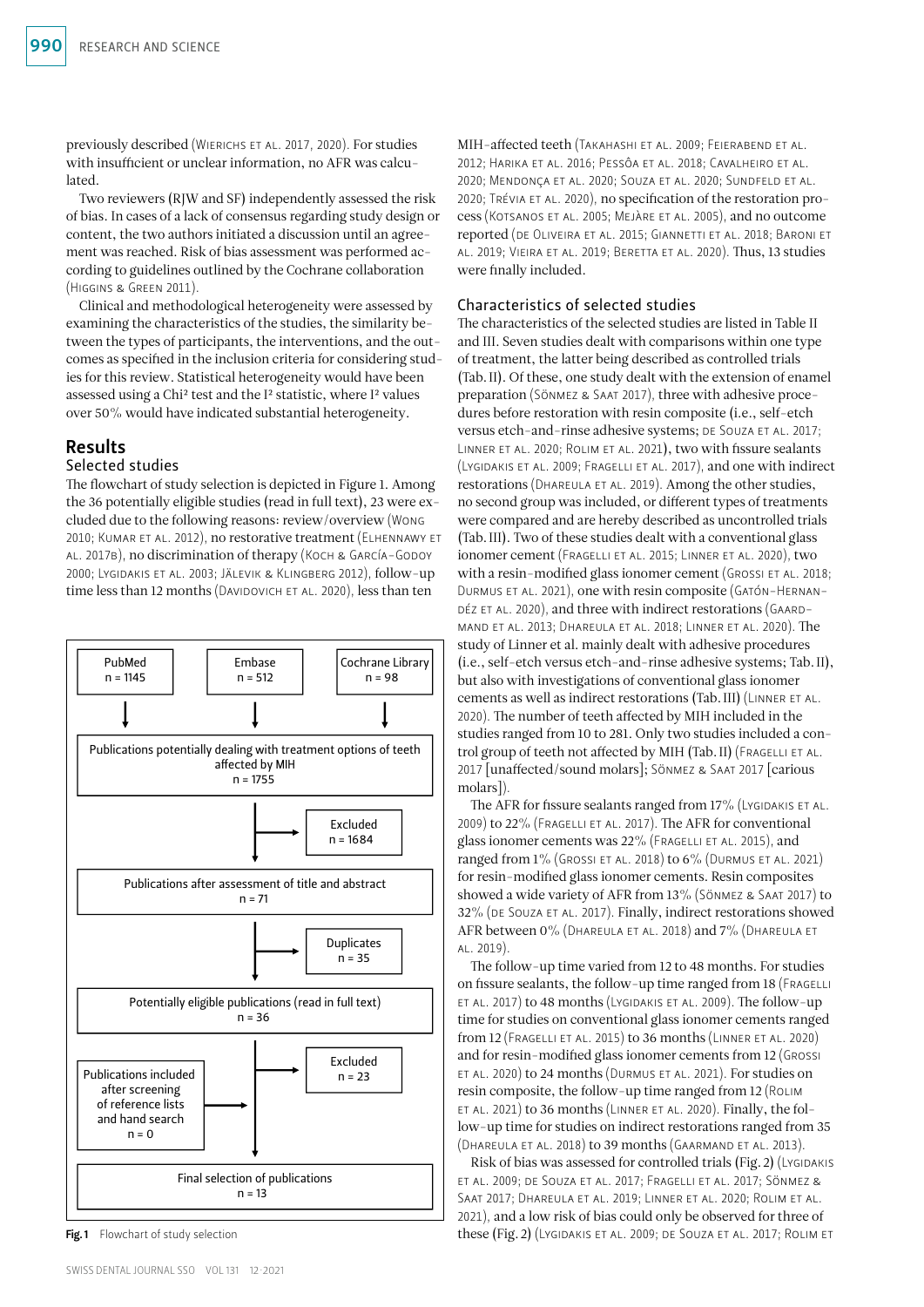| Tab.II                   | Controlled trials                                   |                                                                                                |                                                                                                                                                                                                                                |                                                                                                                                                                                                                     |                                                                                               |                                                                                                                                 |                    |                                                                                          |
|--------------------------|-----------------------------------------------------|------------------------------------------------------------------------------------------------|--------------------------------------------------------------------------------------------------------------------------------------------------------------------------------------------------------------------------------|---------------------------------------------------------------------------------------------------------------------------------------------------------------------------------------------------------------------|-----------------------------------------------------------------------------------------------|---------------------------------------------------------------------------------------------------------------------------------|--------------------|------------------------------------------------------------------------------------------|
| Study                    | Number of teeth<br>Study design                     | Severity of MIH                                                                                | Preparation                                                                                                                                                                                                                    | Pretreatment of teeth                                                                                                                                                                                               | Materia                                                                                       | Criteria (visual-tactile)<br>Outcome                                                                                            | Follow-up<br>time  | ÆR                                                                                       |
| Enamel preparation       |                                                     |                                                                                                |                                                                                                                                                                                                                                |                                                                                                                                                                                                                     |                                                                                               |                                                                                                                                 |                    |                                                                                          |
| SÖNMEZ &<br>SAAT 2017    | 95 molars (MIH)<br>31 carious<br>molars<br>RCT      | PEB <sup>a</sup> associated<br>with carious<br>lesions                                         | (both: reasonable resistance of enamel)<br>Group 1: invasive treatment (cavity<br>Group 2: noninvasive treatment<br>Group 3: noninvasive treatment<br>margins in sound enamel)<br>Group 4: control (caries)                    | Only group 3: NaOCI<br>Phosphoric acid<br>Futurabond NR<br>$= \widehat{\sqrt{n}}$                                                                                                                                   | Grandio                                                                                       | <b>Modified USPHS</b><br>Group 2: 58.1%<br>Group 3: 78.1%<br>Group 4: 87.1%<br>Survival rate:<br>Group 1: 81.3%                 | 24 months          | Group 2: 24.6%<br>Group 3: 11.6%<br>Group 4: 6.6%<br>Group 1: 10.1%<br>$(Total: 12.9\%)$ |
| Adhesive procedures      |                                                     |                                                                                                |                                                                                                                                                                                                                                |                                                                                                                                                                                                                     |                                                                                               |                                                                                                                                 |                    |                                                                                          |
| ET AL. 2020<br>LINNER    | 153 (unspeci-<br>fied)<br><b>NRCT</b>               | Mild to severe                                                                                 | Group 2: removal of carious tissue and<br>unstable HE <sup>b</sup><br>Group 1: no preparation                                                                                                                                  | Group 1: SEA <sup>c</sup> (Scotchbond Universal)<br>Group 2: E&RA <sup>d</sup> (Syntac Classic)                                                                                                                     | Group 2: Tetric<br>Group 1: Tetric<br>EvoCeram<br>EvoFlow                                     | Group 1: 29.9%<br>Group 2: 76.2%<br>EAPD, FDI<br>CSP <sup>e</sup> :                                                             | 36 months          | n.a.                                                                                     |
| ET AL. 2021<br>ROLIM     | 64 molars<br>RCT                                    | Moderate to<br>severe                                                                          | Removal of carious tissue and selective<br>removal of HE <sup>b</sup>                                                                                                                                                          | self-etch mode)<br>Group 2: E&RA <sup>d</sup> (Ambar Universal;<br>Group 1: SEA <sup>c</sup> (Ambar Universal;<br>total-etch mode)                                                                                  | Tetric N-Ceram<br><b>Bulk Fill</b>                                                            | Group 2: 80.8%<br>Modified USPHS<br>Group 1: 62.3%<br>Survival rate:                                                            | 12 months          | Group 2: 20.5%<br>Group 1: 42.2%                                                         |
| ET AL. 2017<br>DE SOUZA  | 41 molars<br><b>NRCT</b>                            | without carious<br>unsatisfactory<br>atypical resto-<br>ration with or<br>lesions<br>$PEBa$ or | Removal of carious tissue                                                                                                                                                                                                      | oroup 2: E&RA <sup>d</sup> (Adper Scotchbond)<br>Group 1: SEA <sup>c</sup> (Clearfil SE)<br>1) Duraphat<br>2) GIC <sup>f</sup> (Ketac Molar)<br>After 2 months:<br>Multi-Purpose)                                   | Filtek Z350 XT                                                                                | Modified USPHS<br>Group 2: 54%<br>Group 1: 68%<br>Survival rate:                                                                | 18 months          | Group 2: 39.9%<br>(Total: 31.95%)<br>Group 1: 24.0%                                      |
| Fissure sealants         |                                                     |                                                                                                |                                                                                                                                                                                                                                |                                                                                                                                                                                                                     |                                                                                               |                                                                                                                                 |                    |                                                                                          |
| ET AL. 2017<br>FRAGELLI  | 16 unaffected<br>25 molars<br>molars<br><b>NRCT</b> | Mild                                                                                           | T                                                                                                                                                                                                                              | fluoride varnish and phosphoric acid<br>Affected and unaffected teeth:                                                                                                                                              | Fissure sealant<br>(FluoroShield)                                                             | EADP, modified USPHS<br>Unaffected: 62%<br>Affected: 72%<br>Survival rate:                                                      | 18 months          | Affected: 22.4%<br>$[Total: 26.0\%]$<br>Unaffected:<br>32.0%                             |
| ET AL. 2009<br>LYGIDAKIS | 94 molars<br>RCT                                    | Mild                                                                                           | Mechanical cleaning of fissures using<br>a round bur                                                                                                                                                                           | Group 1: phosphoric acid followed by<br>adhesive system (Bisco ONE-STEP)<br>Group 2: phosphoric acid only<br>twice                                                                                                  | Fissure sealant<br>(Fissurit)                                                                 | Group 2: 25.5%<br>Group 1: 70.2%<br>Success rate:<br>豆                                                                          | 48 months          | Group 2: 29.4%<br>Group 1: 8.6%                                                          |
| Indirect restorations    |                                                     |                                                                                                |                                                                                                                                                                                                                                |                                                                                                                                                                                                                     |                                                                                               |                                                                                                                                 |                    |                                                                                          |
| Study                    | Number of teeth<br>Study design                     | Severity of MIH                                                                                | Preparation/Pretreatment<br>of teeth                                                                                                                                                                                           | Cementation<br>of restorations<br>Pretreatment                                                                                                                                                                      | Material                                                                                      | Criteria (visual-tactile)<br>Outcome                                                                                            | Follow-up<br>times | ÆR                                                                                       |
| ET AL. 2019<br>DHAREULA  | 42 molars<br>RCT                                    | Severe                                                                                         | Preparation margins in sound<br>enamel, NaOCl, phosphoric acid<br>followed by Adper Single Bond<br>Plus                                                                                                                        | $\sim$<br>RelyX Unicem<br>resin cement<br>Dual-curing<br>Clicker)<br>100 µm aluminum oxide<br>posite onlays: addition-<br>ally hydrofluoric acid<br>particles, resin com-<br>followed by silane<br>Sandblasted with | chromium) and<br>onlays (cobalt<br>indirect com-<br>posite onlays<br>(SR ADORO)<br>Cast metal | Survival rate: 85% (metal)<br>CCS <sup>g</sup> : 90% (metal) and<br>and 100% (composite)<br>85.7% (composite)<br>Modified USPHS | 36 months          | Composite: 7.0%<br>$(Total: 7.0\%)$<br>Metal: 7.1%                                       |
|                          |                                                     |                                                                                                | AFR calculated annual fallure rate, RCT: randomized controlled trial, NRCT: non-randomized controlled trial; a = post-eruptive enamel breakdown, b = hypomineralised enamel, c = self-etch adhesive system, d = etch-and–rinse |                                                                                                                                                                                                                     |                                                                                               |                                                                                                                                 |                    |                                                                                          |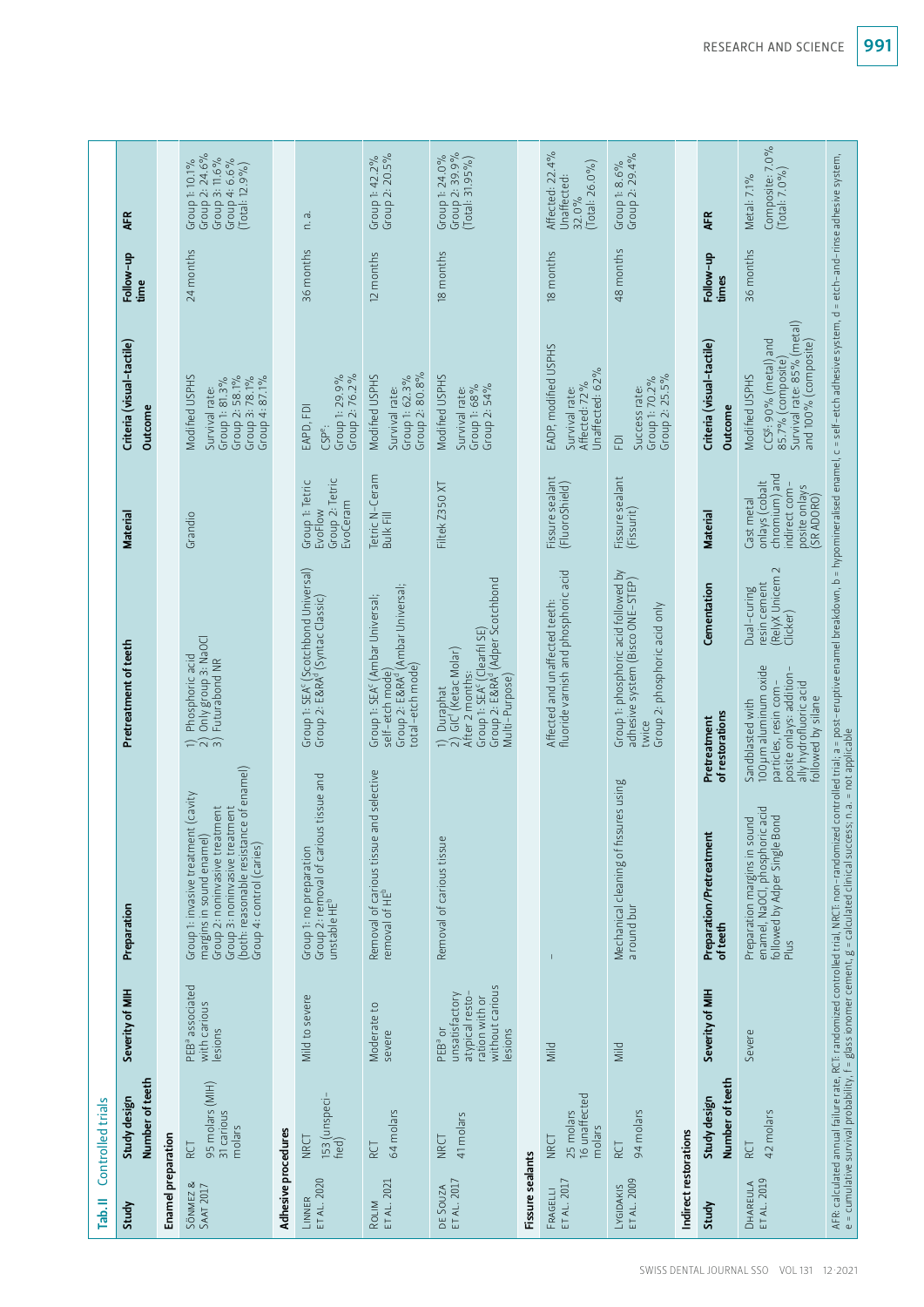|                     | <b>AFR</b>                           |                                    | n. a.                              | 21.7%                                                                                                    |                                      | 6.4%                                                  | $1.3\%$                                                                             |                  | $1.6\%$                                                                                   |                       | <b>AFR</b>                             | ie.<br>C                                                              | $0\%$                                                                                                              | n. a.                                                                                  |                                                                                                                                                   |
|---------------------|--------------------------------------|------------------------------------|------------------------------------|----------------------------------------------------------------------------------------------------------|--------------------------------------|-------------------------------------------------------|-------------------------------------------------------------------------------------|------------------|-------------------------------------------------------------------------------------------|-----------------------|----------------------------------------|-----------------------------------------------------------------------|--------------------------------------------------------------------------------------------------------------------|----------------------------------------------------------------------------------------|---------------------------------------------------------------------------------------------------------------------------------------------------|
|                     | Follow-up time                       |                                    | 36 months                          | 12 months                                                                                                |                                      | 24 months                                             | 12 months                                                                           |                  | 24 months                                                                                 |                       | Follow-up time                         | 36 months                                                             | 34.8 months<br>Mean:                                                                                               | 38.5 months<br>Mean:                                                                   |                                                                                                                                                   |
|                     | Criteria (visual-tactile)<br>Outcome |                                    | EAPD, FDI<br>CSP <sup>a</sup> : 7% | 78.7% after 12 months<br>Modified USPHS, DMFT,<br>91.7% after 6 months<br>Survival rate:<br>EAPD         |                                      | Modified USPHS<br>$CSPa$ : 87.5%                      | Success rate: 98.3%<br>Nyvad criteria, EAPD                                         |                  | Success rate: 96.8%<br>Own criteria                                                       |                       | Criteria (visual-tactile)<br>Outcome   | CSP <sup>a</sup> : 100%<br>EAPD, FDI                                  | Survival rate: 100%<br>Success rate: 90%<br>Modified USPHS                                                         | recemented after<br>No information<br>three months,<br>Four lost, one<br>caries in two |                                                                                                                                                   |
|                     | <b>Material</b>                      |                                    | Ketac Molar                        | Ketac Molar                                                                                              |                                      | Equia Forte and Equia<br>Coat                         | Equia Forte                                                                         |                  | Filtek Supreme XTE                                                                        |                       | <b>Material</b>                        | restorations (Celtra<br>CAD/CAM ceramic<br>Duo)                       | Indirect composite<br>onlays (SR ADORO)                                                                            | Cast-adhesive gold<br>copings (onlays/<br>partial crowns)                              |                                                                                                                                                   |
|                     | Pretreatment of teeth                |                                    | No pretreatment                    | Duraphat (3-4 weeks before<br>restoration; once per week)                                                |                                      |                                                       | Cavity conditioner (polyacrylic acid and<br>aluminum chloride hexahydrate)          |                  | 3) Scotchbond Multi-Purpose<br>1) NaOCI<br>2) GIC <sup>d</sup> (Equia)<br>After 6 months: |                       | Cementation                            | Dual-curing resin<br>cement                                           | Dual-curing resin ce-<br>ment (RelyX Unicem 2<br>Clicker)                                                          | Resin cement<br>(Twinlock)                                                             | enamel breakdown, c = atraumatic restorative treatment, d = glass ionomer cement, e = hypomineralised enamel, f = etch-and-rinse adhesive system, |
|                     |                                      |                                    |                                    |                                                                                                          |                                      |                                                       |                                                                                     |                  |                                                                                           |                       | of restorations<br>Pretreatment        |                                                                       | fluoric acid followed<br>followed by hydro-<br>100 µm aluminum<br>Sandblasted with<br>oxide particles<br>by silane | Surface roughening<br>("sugar crystal<br>method")                                      |                                                                                                                                                   |
|                     | Preparation                          |                                    | No preparation                     | removal of carious tissue<br>No complete removal<br>of MIH-affected area,                                |                                      | Selective carious tissue removal                      | restoration in sound or<br>MIH-affected enamel<br>ART <sup>c</sup> , margins of the |                  | tissue, margins in sound enamel<br>Selective removal of carious                           |                       | Preparation/Pretreat-<br>ment of teeth | ESRA <sup>f</sup><br>Removal of HE <sup>e</sup> /<br>(Syntac Classic) | phosphoric acid followed<br>Final preparation mar-<br>gins in sound enamel/<br>by Adper Single Bond<br>Plus        | Entire margins in sound<br>enamel without opaci-<br>ties                               | AFR: calculated annual failure rate; a = cumulative survival probability, b = post-eruptive<br>g = first permanent molars; n. a. = not applicable |
|                     | Severity of MIH                      |                                    | Mild to medium                     | or without carious<br>associated with<br>rations or PEBb<br>atypical resto-<br>Unsatisfactory<br>lesions |                                      | moderate to deep<br>carious lesions<br>Cavitated with | Severe                                                                              |                  | Severe                                                                                    |                       | Severity of MIH                        | Severe                                                                | 5 moderate and<br>5 severe                                                                                         | FPMs <sup>g</sup> with PEB <sup>b</sup>                                                |                                                                                                                                                   |
| Uncontrolled trials | Number<br>of teeth                   | Conventional glass ionomer cements | (unspecified)<br>$\overline{28}$   | 48 molars                                                                                                | Resin-modified glass ionomer cements | 134 molars                                            | 60 molars                                                                           |                  | 281 molars                                                                                |                       | Number<br>of teeth                     | 23<br>(unspecified)                                                   | 10 molars                                                                                                          | 57 molars                                                                              |                                                                                                                                                   |
| Tab. III            | Study                                |                                    | LINNER ET AL<br>2020               | ET AL. 2015<br>FRAGELLI                                                                                  |                                      | DURMUS<br>ET AL. 2021                                 | GROSSI ET AL.<br>2018                                                               | Resin composites | HERNANDÉZ<br>ET AL. 2020<br>GATÓN-                                                        | Indirect restorations | Study                                  | LINNER ET AL.<br>2020                                                 | DHAREULA<br>ET AL. 2018                                                                                            | GAARDMAND<br>ET AL. 2013                                                               |                                                                                                                                                   |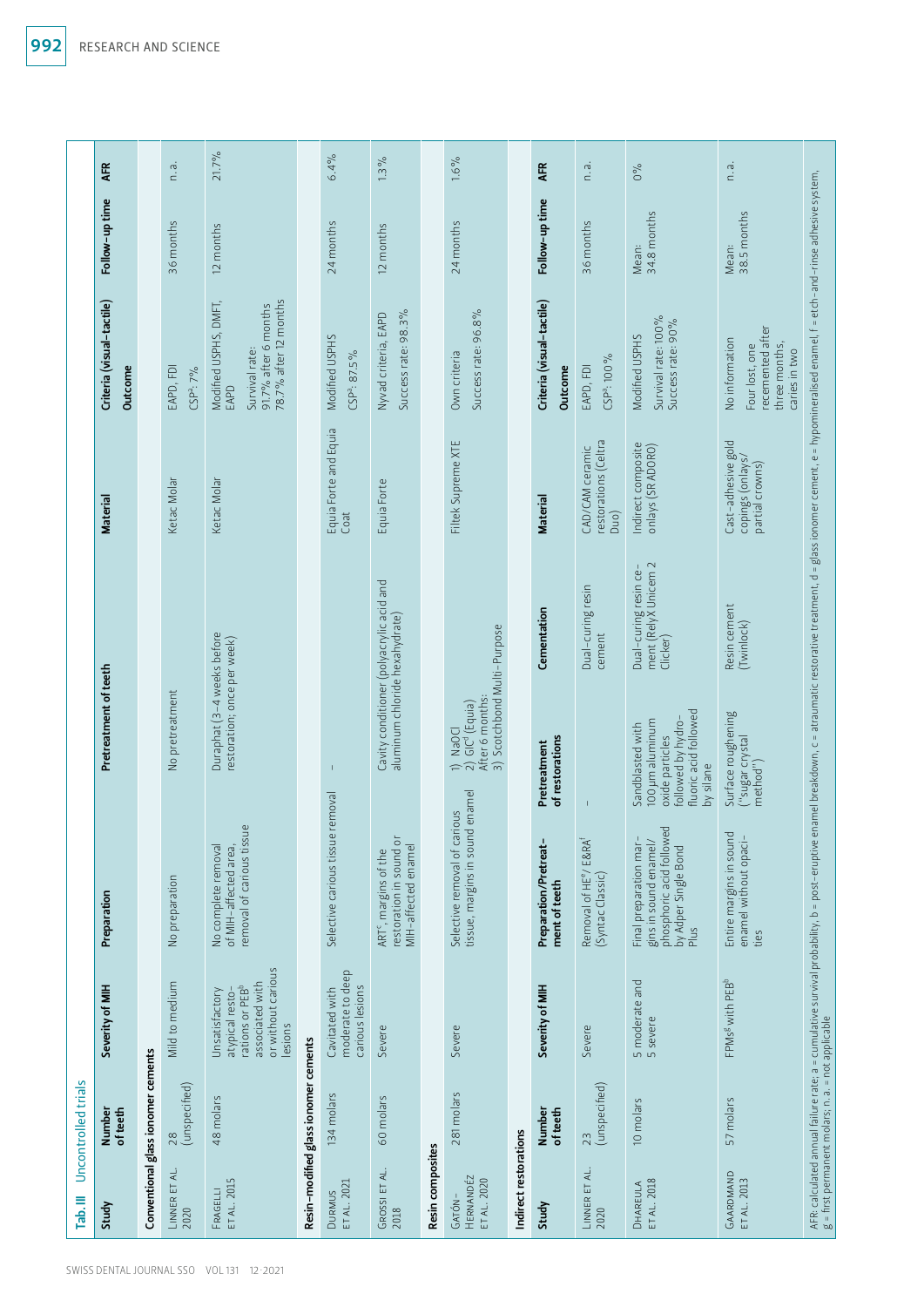| <b>Authors</b>                 | Random sequence generation | Allocation concealment    | Blinding of participants and personnel detection bias | Blinding of outcome assessment | Incomplete outcome data | Selective reporting | Ideal pre-specification | Overall bias |
|--------------------------------|----------------------------|---------------------------|-------------------------------------------------------|--------------------------------|-------------------------|---------------------|-------------------------|--------------|
| LINNER ET AL. 2020             | n                          | ●                         | 6                                                     | $\bullet$                      | $\bullet$               | ●                   | ●                       | a            |
| ROLIM ET AL. 2021              |                            |                           |                                                       |                                |                         | ●                   | œ                       |              |
| DHAREULA ET AL. 2019           |                            |                           |                                                       |                                |                         |                     |                         |              |
| DE SOUZA ET AL. 2017           | D                          |                           |                                                       |                                |                         | 0                   | O                       |              |
| FRAGELLI ET AL. 2017           | ●                          | ●                         |                                                       | $\bullet$                      | ●                       | ●                   | O                       | b            |
| SÖNMEZ & SAAT 2017             | ٠                          | ٠                         | ●                                                     |                                |                         | ●                   | Ω                       | 0            |
| LYGIDAKIS ET AL. 2009          | D                          | Ο                         |                                                       |                                |                         |                     | 6                       |              |
| Low risk<br>Moderate risk<br>a |                            | Unclear risk<br>$\bullet$ | b.                                                    | Moderate to serious risk       | High risk<br>٠          |                     |                         |              |

Fig. 2 Risk of bias for controlled trials

al. 2021). Due to the heterogeneity of investigated focuses and study designs (e.g., severity of MIH or the restorative materials investigated), no meta-analysis was performed, and only few tendencies could be deduced at a low level of evidence. Preparation margins in sound enamel seem to be superior to those in hypomineralised enamel (Sönmez & Saat 2017), RMGIC seems to be superior to GIC (FRAGELLI ET AL. 2015; GROSSI ET AL. 2018; Durmus et al. 2021). Several studies indicate that resin composite can be used for restoring all severities of MIH (LYGIDAKIS ET AL. 2009; de Souza et al. 2017; Fragelli et al. 2017; Sönmez & Saat 2017; Gatón-Hernandéz et al. 2020; Linner et al. 2020; Rolim et al. 2021). Self-etch and etch-and-rinse adhesive systems do not seem to perform differently (DE SOUZA ET AL. 2017; ROLIM ET AL. 2021). In cases of severe MIH, indirect restorations showed a good clinical success over a fairly long observation time (Gaarmand et al. 2013; Dhareula et al. 2018, 2019; Linner et al. 2020).

## **Discussion**

The present review aimed to systematically search the literature for treatment options to restore teeth affected by MIH. The included studies showed that there is quite a heterogeneous range of treatment options regarding preparation and pretreatment of the tooth substance as well as the choice of restorative material.

A microinvasive treatment option of MIH-affected teeth is the application of a fissure sealant (corresponding to therapy "B2" of the Würzburg MIH concept [Part 2]; BEKES ET AL. 2016). In the present review, two studies investigated the longevity of fissure sealants (Lygidakis et al. 2009; Fragelli et al. 2017). In the first study, the application of an adhesive system after phosphoric acid etching significantly increased the clinical success rate of the fissure sealant compared to application of the fissure sealant after phosphoric acid etching alone (LYGIDAKIS ET AL. 2009). This is in agreement with the results of a clinical study on first permanent molars not being affected by MIH but by caries, in which a flowable resin composite was applied as fissure sealant after phosphoric acid etching and application of an adhesive (Kucukyilmaz & Savas 2015). In the second study on fissure sealants in MIH-affected teeth, the calculated annual failure rate after a follow-up time of 18 months was slightly higher for unaffected teeth (32%) compared to teeth affected by MIH (22%) (FRAGELLI ET AL. 2017). It must be noted that this study was the only one in the present review that used sound and MIH-unaffected teeth as a control. However, a study of fissure sealants in sound molars showed a higher cumulative survival rate of 81% after a follow-up time of four years (ZHANG ET AL. 2017). Overall, the study design and the focus of the studies by Kucukyilmaz & Savas and Fragelli et al. are entirely different and, consequently, the level of evidence is very low, and clinical implications can hardly be given for fissure sealants in combination with MIHaffected teeth.

In cases of partially erupted molars showing caries and/or post-eruptive enamel breakdown in combination with an insufficient compliance of the patient, the use of conventional glass ionomer cements has been recommended (LYGIDAKIS ET AL. 2010; Linner et al. 2020). The use of conventional glass ionomer cements corresponds to therapy "C1" of the Würzburg MIH concept (Part 2) (Bekes et al. 2016) and is generally regarded as a rather provisional restoration (Lygidakis et al. 2010; Bekes et al. 2016). Two studies investigated conventional glass ionomer cements as restorative materials for MIH-affected teeth (Fragelli et al. 2015; Linner et al. 2020). Whereas the first study recommended to remove the entire carious tissue but to leave the MIH-affected enamel intact (FRAGELLI ET AL. 2015), the second study used a noninvasive approach without any cavity preparation before restoration (Linner et al. 2020). In either case, conventional glass ionomer cements are supposed to bind to calcium of enamel. The mineral concentration of hypomineralised enamel is lower (ALMUALLEM & BUSUTTIL-NAUDI 2018), and bonding to this type of enamel seems reduced compared to sound enamel. Consequently, it may be that a frequent application of fluoride promotes a remineralisation of hypomineralised enamel, which then could improve the bond of conventional glass ionomer cements. Thus, Fragelli et al. applied a fluoride varnish (Duraphat) for three to four weeks (once per week) as a pretreatment prior to restoration with a conventional glass ionomer cement (FRAGELLI ET AL. 2015). The authors speculated that conventional glass ionomer cements might then be able to further promote remineralisation of enamel and may reduce the development of caries and hypersensitivity. The efficacy of these effects, however, remains unclear.

Two of the included studies investigated resin-modified glass ionomer cements as restorative materials for MIH-affected teeth. In both studies, a similar preparation of the tooth substance as described for conventional glass ionomer cements has been used (GROSSI ET AL. 2018; DURMUS ET AL. 2021). Advantages over conventional glass ionomer cements are that light curing of these cements enables a timely hardening and that the mechanical properties of resin-modified glass ionomer cements are superior to those of conventional glass ionomer cements. However, a "bulk-fill technique" is not recommended for resin-modified glass ionomer cements, and additional pretreatment with a cavity conditioner of the tooth substance resulted in a rather low AFR of approximately  $2\%$  (GROSSI ET AL. 2018).

When indirectly comparing the 12-month success rates of conventional glass ionomer cements with the one of resinmodified glass ionomer cements, a clinical study investigating a resin-modified glass ionomer cement showed a success rate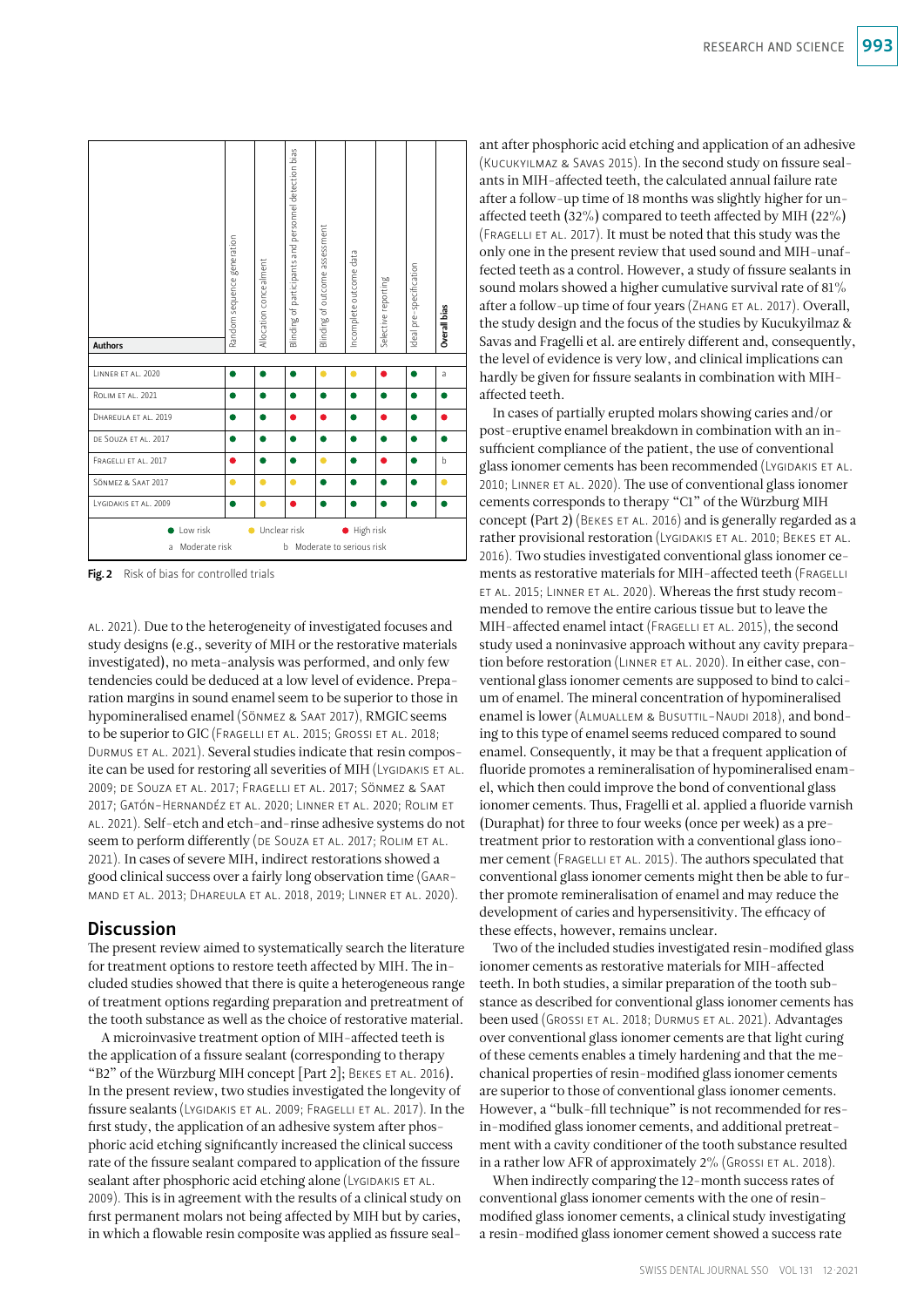of 98.3% (Grossi et al. 2018), whereas a clinical study investigating a conventional glass ionomer cement showed a survival rate of 78.7% (Fragelli et al. 2015). However, it must be noted that the two studies were designed and conducted differently regarding severity of hypomineralisation and pretreatment of the teeth.

Restoration of MIH-affected teeth with resin composite corresponds to therapy "E1" of the Würzburg MIH concept (Part 2) and is regarded as a definitive restoration (Bekes et al. 2016). The studies that investigated resin composites for restoration of MIH-affected teeth suggest that these materials can be used for restoring all severities of MIH (LYGIDAKIS ET AL. 2009; de Souza et al. 2017; Fragelli et al. 2017; Sönmez & Saat 2017; Gatón-Hernandéz et al. 2020; Linner et al. 2020; Rolim et al. 2021). However, the use of resin composites requires a good compliance of the patient during the treatment, at best with application of a rubber dam. Regarding preparation of the tooth substance, a higher survival rate of composites was shown after complete removal of the MIH-affected enamel (Sönmez & Saat 2017; Linner et al. 2020). However, patients with MIH usually suffer from hypersensitivity, which may complicate profound local anaesthesia and the subsequent (invasive) preparation of the respective teeth. In cases of MIH-affected enamel with partial preparation of the tooth substance and remaining hypomineralised enamel, one study indicated that the survival rates might be increased if enamel had been pretreated with sodium hypochlorite (5% NaOCl) before application of the adhesive system (Sönmez & Saat 2017). Considering that an adhesive system is needed when using resin composites as restorative materials, information about which type of adhesive system/procedure to use is rather sparse. Two studies showed no significant differences between a self-etch and an etch-and-rinse adhesive procedure (Clearfil SE versus Adper Scotchbond Multi-Purpose [DE SOUZA ET AL. 2017] and Ambar Universal in the self-etch versus total-etch mode [Rolim et al. 2021]). The adhesive procedures of both studies were carried out on tooth substance of which all carious tissue had previously been removed, leading to the assumption that most of the restoration area was primarily in sound dentin. From a clinical perspective, more or less invasive removal of larger areas of less mineralised enamel (or tooth substance in general) has to be weighed against the stability of the resulting restoration, but no guidelines on a higher level of evidence can be given at present.

Finally, the studies that investigated indirect restorations for MIH-affected teeth generally indicated promising survival rates, especially for indirect composite and ceramic onlays (Gaardmand et al. 2013; Dhareula et al. 2018, 2019; Linner et al. 2020). Resin composite onlays showed a sufficient marginal adaptation and were considered as fairly attractive aesthetic restorations (Dhareula et al. 2019). For all indirect restorations, preparation of MIH-affected teeth was performed with the margins being located in sound enamel. In analogy to unaffected teeth, preparation for a restoration such as an onlay resulted in a rather invasive treatment of the affected teeth to ensure an adequate thickness of the restorative material. This considerably more invasive treatment option should be confined to severe stages of MIH. Restoration of MIH-affected teeth with indirect restorations corresponds to therapy "E2" of the Würzburg MIH concept (Part 2). This is the last category of therapy before "F", which then includes a possible extraction of the affected tooth/ teeth (Bekes et al. 2016). However, the state of eruption of the

teeth, the age of the patient, his/her compliance, and potentially increased financial aspects compared to the aforementioned restorative materials must be taken into account.

In summary, the following conclusions result from the present review:

- Clinical studies about the restoration of teeth affected by MIH are very heterogeneous regarding the investigated factors (e.g., the severity of MIH of the included teeth, preparation and pretreatment procedures, or the restorative materials investigated). Thus, recommendations based on best clinical practice can rather be given than conclusions on a higher level of evidence regarding restorative treatment of MIH-affected teeth.
- Preparation margins in sound enamel seem to be superior compared to those in hypomineralised enamel. However, the benefit of an improved stability of the restoration must be weighed against the greater loss of tooth substance.
- Resin-modified glass ionomer cements seem to be superior to conventional glass ionomer cements.
- Resin composites are expected to be suitable for restoring all severities of MIH.
- Both self-etch and etch-and-rinse adhesive systems seem to perform similarly, but a generally lower adhesion to MIHaffected enamel can be expected compared to sound enamel.
- Indirect restorations (i.e., onlays or partial crowns) show a good long-term clinical success, but they should be restricted mainly to severe cases of MIH.

## Acknowledgment

It is with great sadness that we report the loss of our dear friend and colleague Simon Flury, who passed away in August.

## Conflicts of interest

The authors declare no conflicts of interest, real or perceived, financial or nonfinancial.

## Funding

The study was funded by the authors and their department.

## Zusammenfassung

## Einleitung

Der Begriff Molaren-Inzisiven-Hypomineralisation (MIH) wurde 2001 von Weerheijm et al. eingeführt und ist definiert als «Hypomineralisation systemischen Ursprungs von ein bis vier permanenten ersten Molaren, häufig mit betroffenen Schneidezähnen kombiniert». Die durchschnittliche Prävalenz der MIH liegt weltweit bei 14,2%. Eine frühzeitige Diagnose, Prophylaxe und – falls erforderlich – frühzeitige restaurative Behandlung der MIH sind wichtig, um Überempfindlichkeit, posteruptiven Schmelzverlust und Karies zu reduzieren. Klinisch bleibt die Versorgung von hypomineralisierten Zähnen aufgrund der veränderten Struktur und Zusammensetzung des Schmelzes eine Herausforderung. Daher stellt sich die Frage, ob eine Präparation der Zahnsubstanz (z.B. vollständige Entfernung des von MIH betroffenen Schmelzes) erforderlich ist, ob eine zusätzliche Vorbehandlung der Zahnsubstanz notwendig ist und ob ein Restaurationsmaterial vorteilhafter als ein anderes ist. Unser Ziel war es, die Literatur nach erfolgsversprechenden Behandlungsmöglichkeiten (d.h. die Vorbereitung und Vorbehandlung der Zahnsubstanz sowie die Wahl des Restaurationsmaterials) zur Versorgung der von MIH betroffenen Zähne zu durchsuchen.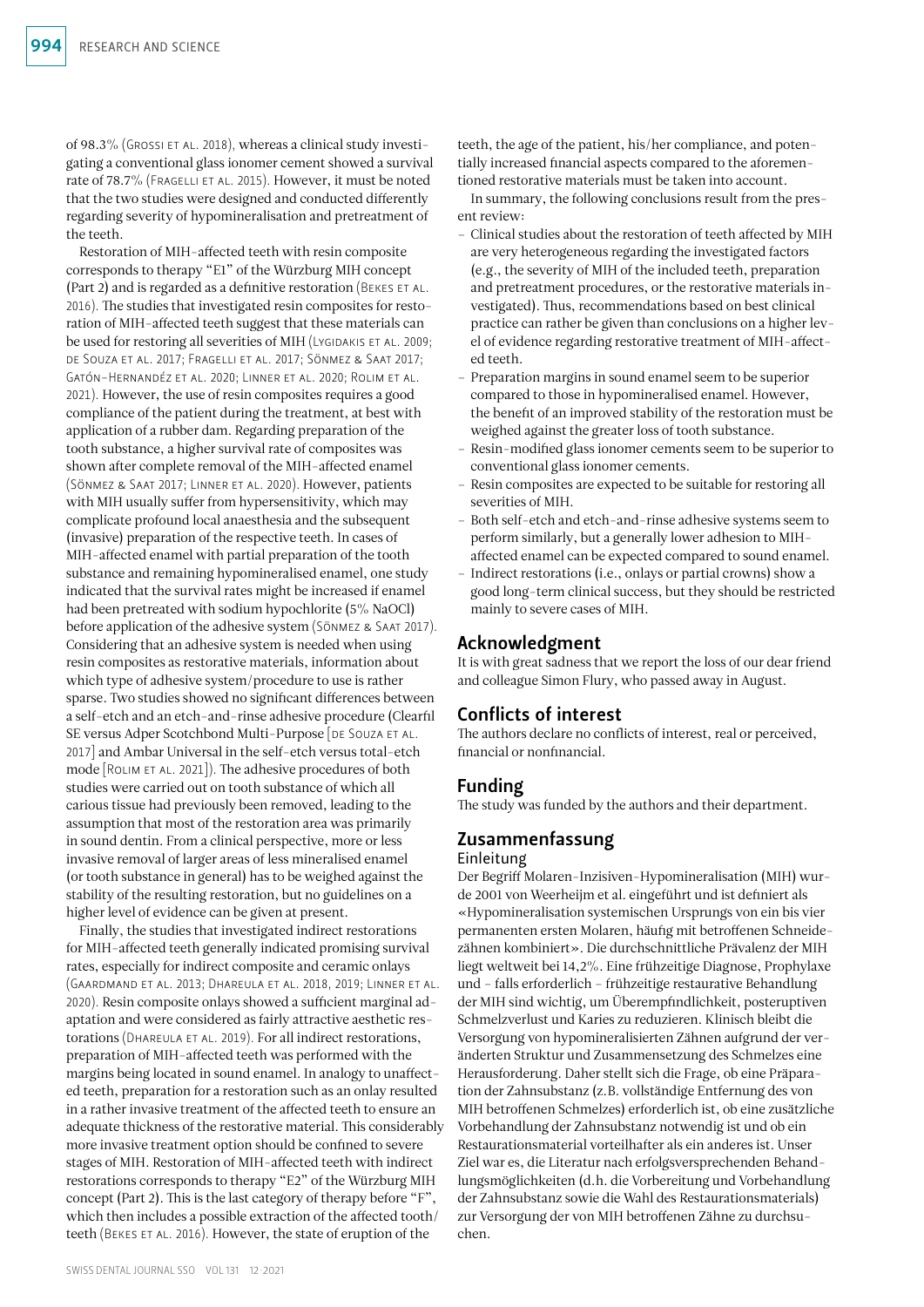### Material und Methoden

Die Datenbanken PubMed, Embase und Cochrane Library wurden systematisch nach Studien durchsucht, die sich potenziell mit Möglichkeiten zur restaurativen Behandlung von MIH-betroffenen Zähnen befassten. Es wurden nur Studien berücksichtigt, die sich mit der Restauration von MIH-betroffenen Zähnen mittels konventionellen und kunststoffmodifizierten Glasionomerzementen, Kompositmaterialien (Fissurenversieglern und regulären Kompositen) und indirekten Komposit-, Keramik- oder Metallrestaurationen befassten.

#### Resultate

13 von 36 potenziell infrage kommende Studien wurden in die Endauswahl aufgenommen. Unter den kontrollierten Studien befasste sich eine mit der Ausdehnung der Präparation im Schmelz, drei mit adhäsiven Verfahren vor der Restauration mit Komposit und eine mit indirekten Restaurationen. Zwei der unkontrollierten Studien befassten sich mit einem konventionellen Glasionomerzement, zwei mit einem kunststoffmodifizierten Glasionomerzement, eine mit Komposit und drei mit indirekten Restaurationen.

### Diskussion

Die eingeschlossenen Studien zeigen, dass es ein recht heterogenes Spektrum an Behandlungsmöglichkeiten hinsichtlich Präparation und Vorbehandlung der Zahnsubstanz sowie der Wahl des Restaurationsmaterials gibt. Bei MIH-betroffenen Zähnen mit Restaurationsbedarf (z.B. bei posteruptivem Schmelzeinbruch) kann nicht nur der hypomineralisierte Schmelz die Restauration beeinflussen, sondern auch der Durchbruchszustand der Zähne, das Alter der Patientin oder des Patienten oder deren oder dessen Compliance.

Insgesamt können lediglich Empfehlungen auf einem tiefen Evidenzniveau gegeben werden. Präparationsränder in gesundem Schmelz scheinen im Vergleich zu Präparationsrändern in hypomineralisiertem Schmelz überlegen zu sein, wobei die Schichtstärke und die Stabilität der Restauration gegen den Zahnsubstanzverlust abgewogen werden müssen. Hinsichtlich Restaurationsmaterialien scheinen kunststoffmodifizierte Glasionomerzemente den konventionellen Glasionomerzementen überlegen zu sein. Komposite können generell bei allen Schweregraden von MIH verwendet werden. Bei Kompositen kann bezüglich der Vorbehandlung der Zahnsubstanz mit Adhäsivsystemen kein direkter Vergleich gezogen werden. Sowohl «self-etch»- als auch «etch-and-rinse»-Adhäsivsysteme scheinen geeignet zu sein, wobei generell eine geringere Haftung zu MIH-betroffenem Schmelz im Vergleich zu gesundem Schmelz zu erwarten ist. Indirekte Restaurationen (d.h. Onlays oder Teilkronen) zeigen einen guten klinischen Langzeiterfolg. Die Indikation indirekter Restaurationen sollte aber hauptsächlich auf schwere Fälle von MIH beschränkt werden.

## Résumé

### Introduction

Le terme «Hypominéralisation Molaire Incisive» (HMI), introduit en 2001 par Weerheijm et al., est défini comme «une hypominéralisation, d'origine systémique, d'une à quatre des premières molaires permanentes, souvent combinée avec une affection des incisives». La prévalence moyenne de la HMI dans le monde est de 14,2%. Un diagnostic précoce, une prophylaxie et, si nécessaire, un traitement restaurateur précoce des HMI sont importants pour réduire l'hypersensibilité, la perte d'émail

postéruptive ainsi que l'apparition de caries. Sur le plan clinique, la restauration des dents hypominéralisées reste un défi en raison de la structure et de la composition altérée de l'émail. Par conséquent, il est important de savoir si une préparation de la substance dentaire (par exemple, l'élimination complète de l'émail affecté par la HMI) est nécessaire, si un prétraitement supplémentaire de la substance dentaire est nécessaire et si un matériau de restauration serait plus avantageux qu'un autre. Notre objectif était de passer en revue la littérature pour trouver des options de traitement (c'est-à-dire la préparation et le prétraitement de la substance dentaire et le choix du matériau de restauration) prometteuses pour la restauration des dents affectées par la HMI.

#### Matériel et méthodes

Les bases de données PubMed, Embase et Cochrane Library ont été consultées pour trouver des publications potentiellement liées aux options de traitement des dents affectées par la HMI. Seules les publications traitant la restauration des dents HMI à l'aide de ciments verre ionomère conventionnels et modifiés à la résine, de composites (produits de scellement de sillons et composites ordinaires) et de restaurations en céramique ou en métal ont été incluses.

#### Résultats

Treize des 36 publications potentiellement éligibles ont été incluses dans la sélection finale. Parmi les études contrôlées, une portait sur l'extension de la préparation dans l'émail, trois sur les procédures adhésives avant la restauration au composite et une étude portait sur les restaurations indirectes. Deux des études non contrôlées portaient sur un ciment verre ionomère conventionnel, deux sur un ciment verre ionomère modifié à la résine, une sur le composite et trois sur des restaurations indirectes.

#### Discussion

Les études incluses montrent qu'il existe un spectre relativement hétérogène d'options de traitement concernant la préparation, le prétraitement de la structure dentaire et ainsi que le choix du matériau de restauration. En ce qui concerne les dents affectées par la HIM nécessitant une restauration (par exemple, lors de défaut d'émail postéruptif), non seulement l'émail hypominéralisé influencera la restauration, mais aussi le stade d'éruption des dents, l'âge du patient ou encore sa compliance.

Dans l'ensemble, seules des recommandations à faible niveau de preuve peuvent être données. Les marges de préparation dans de l'émail sain semblent être supérieures aux marges de préparation dans de l'émail hypominéralisé, bien que l'épaisseur de la couche et la stabilité de la restauration doivent être mises en balance avec la perte de structure de la dent. Concernant les matériaux de restauration, les ciments verre ionomère modifiés à la résine semblent être supérieurs aux ciments verre ionomère conventionnels. Les composites peuvent généralement être utilisés pour tous les degrés de HMI. Dans le cas des composites, aucune comparaison directe ne peut être faite en ce qui concerne le prétraitement de la structure de la dent avec des systèmes adhésifs. Les systèmes adhésifs «self-etch» et «etch-andrinse» semblent tous deux convenir, à noter toutefois une adhérence généralement plus faible à l'émail affecté par la HMI par rapport à l'émail sain. Les restaurations indirectes (onlays ou couronnes partielles) présentent un bon succès clinique à long terme. Toutefois, l'indication de restaurations indirectes devrait principalement se limiter aux cas graves de HMI.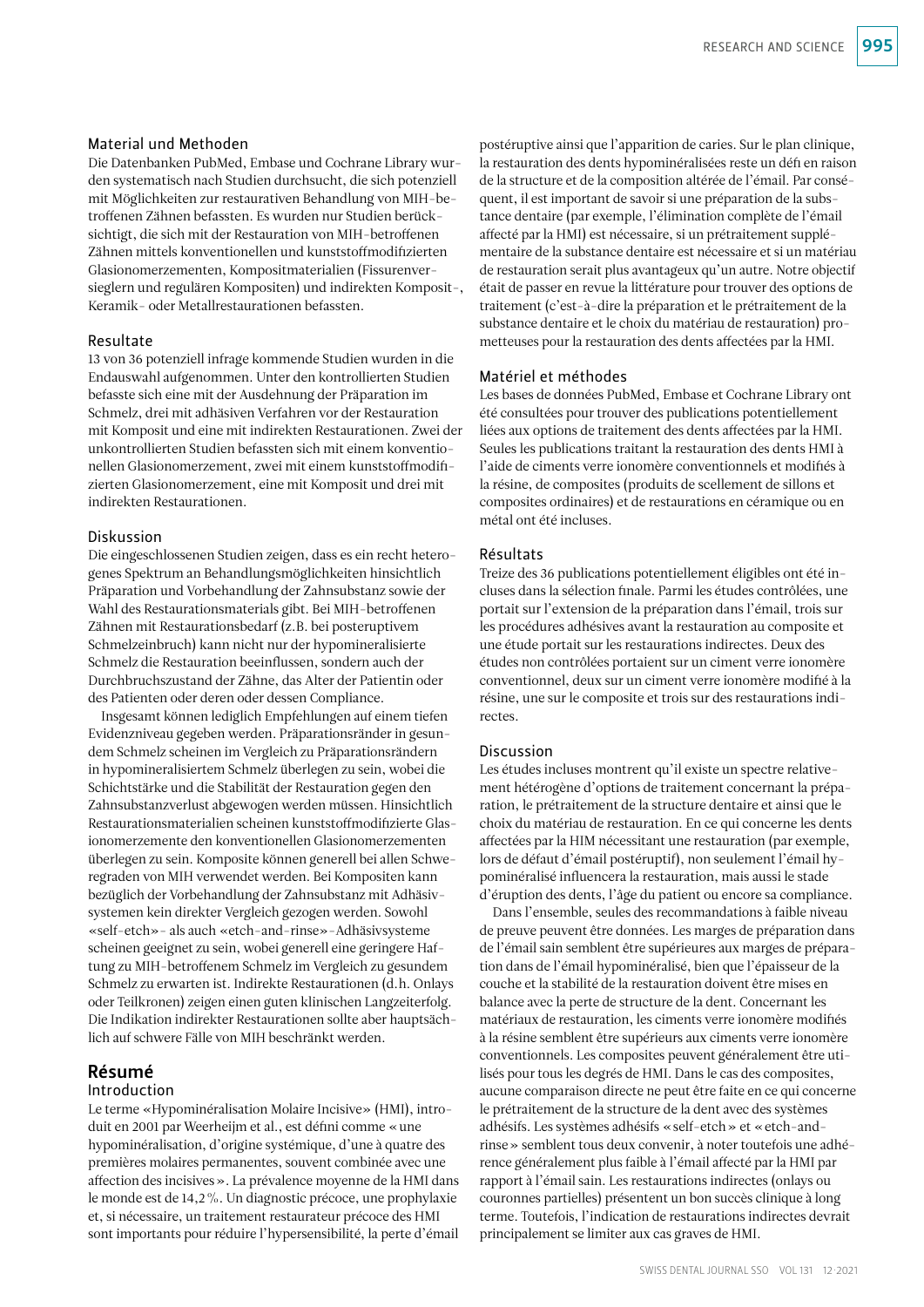## References

- Almuallem Z, Busuttil-Naudi A: Molar incisor hypomineralisation (MIH) – an overview. Br Dent J 225: 601–609 (2018)
- Baroni C, Mazzoni A, Breschi L: Molar incisor hypomineralization: supplementary, restorative, orthodontic, and esthetic long-term treatment. Quintessence Int 50: 412–417 (2019)
- Bekes K, Krämer N, van Waes H, Steffen R: Das Würzburger MIH-Konzept Teil 2: Der Therapieplan. Oralprophylaxe Kinderzahnheilkd 38: 171–175 (2016)
- Beretta M, Federici Canova F, Moscati M, Campanella V, Gallusi G: State-of-the-art on MIH. Part.2 MIH clinical management using ozone. Eur J Paediatr Dent 21: 163–166 (2020)
- Cavalheiro J P, Souza M I A V, Duque C C O, Bussaneli D G, Zuanon Â C C, Jeremias F: Esthetic rehabilitation of anterior teeth with molar-incisor hypomineralization and dental fluorosis: a case report. Gen Dent 68: 34–39 (2020)
- Davidovich E, Dagon S, Tamari I, Etinger M, Mijiritsky E: An Innovative Treatment Approach Us-ing Digital Workflow and CAD-CAM Part 2: The Restoration of Molar Incisor Hypomineralization in Children. Int J Environ Res Public Health 17: 1499 (2020)
- de Oliveira D C, Favretto C O, Cunha R F: Molar incisor hypomineralization: considerations about treatment in a controlled longitudinal case. J Indian Soc Pedod Prev Dent 33: 152–155 (2015)
- de Souza J F, Fragelli C B, Jeremias F, Paschoal M A B, Santos-Pinto L, de Cassia Loiola Cor-DEIRO R: Eighteen-month clinical performance of composite resin restorations with two different adhesive systems for molars affected by molar incisor hypomineralization. Clin Oral Investig 21: 1725–1733 (2017)
- Dhareula A, Goyal A, Gauba K, Bhatia S K: Esthetic rehabilitation of first permanent molars affected with severe form of Molar Incisor Hypomineralization using indirect composite onlays – A case series. Pediatric Dental Journal 28: 62–67 (2018)
- Dhareula A, Goyal A, Gauba K, Bhatia S K, Kapur A, BHANDARI S: A clinical and radiographic investigation comparing the efficacy of cast metal and indirect resin onlays in rehabilitation of permanent first molars affected with severe molar incisor hypomineralisation (MIH): a 36-month randomised controlled clinical trial. Eur Arch Paediatr Dent 20: 489–500 (2019)
- Dulla J A, Meyer-Lueckel H: Molar-incisor hypomineralisation: narrative review on aetiology, epidemiology, diagnostics and treatment decision. Swiss Dent J 131: 886–895 (2021)
- Durmus B, Sezer B, Tugcu N, Caliskan C, Bekiroglu N, Kargul B: Two-Year Survival of High-Vis-cosity Glass Ionomer in Molar Incisor Hypomineralized-molars. Med Princ Pract 30: 73–79 (2021)
- Elfrink M E, ten Cate J M, Jaddoe V W, Hofman A, MOLL H A, VEERKAMP J S: Deciduous molar hypomineralization and molar incisor hypomineralization. J Dent Res 91: 551–555 (2012)
- Elhennawy K, Manton D J, Crombie F, Zaslansky P, Radlanski R J, Jost-Brinkmann P G, Schwen-DICKE F: Structural, mechanical and chemical evaluation of molar-incisor hypomineralization-affected enamel: A systematic review. Arch Oral Biol 83: 272–281 (2017a)
- Elhennawy K, Jost-Brinkmann P G, Manton D J, PARIS S, SCHWENDICKE F: Managing molars with severe molar-incisor hypomineralization: A cost-effectiveness analysis within German healthcare. J Dent 63: 65–71 (2017b)
- Elhennawy K, Krois J, Jost-Brinkmann P G, Schwen-DICKE F: Outcome and comparator choice in molar incisor hypomineralisation (MIH) intervention studies: a systematic review and social network analysis. BMJ Open 9(8): e028352 (2019)
- Fagrell T G, Dietz W, Jälevik B, Norén J G: Chemical, mechanical and morphological properties of hypomineralized enamel of permanent first molars. Acta Odontol Scand 68: 215–222 (2010)
- Feierabend S, Halbleib K, Klaiber B, Hellwig E: Laboratory-made composite resin restorations in children and adolescents with hypoplasia or hypomineralization of teeth. Quintessence Int 43: 305–311 (2012)
- Fragelli C M, Souza J F, Jeremias F, Cordeiro Rde C, Santos-Pinto L: Molar incisor hypomineralization (MIH): conservative treatment management to restore affected teeth. Braz Oral Res 29: S1806-83242015000100271 (2015)
- Fragelli C M B, Souza J F, Bussaneli D G, Jeremias F, SANTOS-PINTO L D, CORDEIRO R C L: Survival of sealants in molars affected by molar-incisor hypomineralization: 18-month follow-up. Braz Oral Res 31: e30 (2017)
- Gaardmand E, Poulsen S, Haubek D: Pilot study of minimally invasive cast adhesive copings for early restoration of hypomineralised first permanent molars with post-eruptive breakdown. Eur Arch Paediatr Dent 14: 35–39 (2013)
- Gatón-Hernandéz P, Serrano C R, da Silva L A B, de Castañeda E R, da Silva R A B, Pucinelli C M, MANTON M, USTRELL-TORENT J M, NELSON-FILHO P Minimally interventive restorative care of teeth with molar incisor hypomineralization and open apex – A 24-month longitudinal study. Int J Paediatr Dent 30: 4–10 (2020)
- Ghanim A, Silva M J, Elfrink M E C, Lygidakis N A, Mariño R J, Weerheijm K L, Manton D J: Molar incisor hypomineralisation (MIH) training manual for clinical field surveys and practice. Eur Arch Paediatr Dent 18: 225–242 (2017)
- Giannetti L, Murri Dello Diago A, Corciolani E, Spinas E: Deep infiltration for the treatment of hypomineralized enamel lesions in a patient with molar incisor hypomineralization: a clinical case. J Biol Regul Homeost Agents 32: 751–754  $(2018)$
- Grossi J A, Cabral R N, Leal S C: Caries Experience in Children with and without Molar-Incisor Hypomineralisation: A Case-Control Study. Caries Res 51: 419–424 (2017)
- Grossi J A, Cabral R N, Ribeiro A P D, Leal S C: Glass hybrid restorations as an alternative for restoring hypomineralized molars in the ART model. BMC Oral Health 18: 65 (2018)
- Harika R, Dutta B, Arun P, Teja R P: A novel clinical approach for long-term retention and durability of resin restorations bonded to multiple developmental defects of enamel. J Int Soc Prev Community Dent 6: 597–601 (2016)
- Higgins J P T, Green S: Cochrane Handbook for Systematic Reviews of Interventions. Version 5. 10. The Cochrane Collaboration (2011)
- JÄLEVIK B, KLINGBERG G: Treatment outcomes and dental anxiety in 18-year-olds with MIH, comparisons with healthy controls – a longitudinal study. Int J Paediatr Dent 22: 85–91 (2012)
- Koch M J, García-Godoy F: The clinical performance of laboratory-fabricated crowns placed on first permanent molars with developmental defects. J Am Dent Assoc 131: 1285–1290 (2000)
- KOTSANOS N, KAKLAMANOS E G, ARAPOSTATHIS K Treatment management of first permanent molars in children with Molar-Incisor Hypomineralisation. Eur J Paediatr Dent 6: 179–184 (2005)
- Kucukyilmaz E, Savas S: Evaluation of Different Fissure Sealant Materials and Flowable Composites Used as Pit-and-fissure Sealants: A 24-Month Clinical Trial. Pediatr Dent 37: 468–473 (2015)
- Kumar H, Palamara J, Burrow M F, Manton D J: Resin infiltration - taking the first steps to filling the holes in cheese molars. Ann R Australas Coll Dent Surg 21: 120–123 (2012)
- Linner T, Khazaei Y, Bücher K, Pfisterer J, Hickel R, Kühnisch J: Comparison of four different treatment strategies in teeth with molar-incisor hypomineralization-related enamel breakdown – A retrospective cohort study. Int J Paediatr Dent 30: 597–606 (2020)
- Lygidakis N A, Chaliasou A, Siounas G: Evaluation of composite restorations in hypomineralised permanent molars: a four year clinical study. Eur J Paediatr Dent 4: 143–148 (2003)
- Lygidakis N A, Dimou G, Stamataki E: Retention of fissure sealants using two different methods of application in teeth with hypomineralised molars (MIH): a 4 year clinical study. Eur Arch Paediatr Dent 10: 223–226 (2009)
- Lygidakis N A, Wong F, Jälevik B, Vierrou A M, Alaluusua S, Espelid I: Best Clinical Practice Guidance for clinicians dealing with children presenting with Molar-Incisor-Hypomineralisation (MIH): An EAPD Policy Document. Eur Arch Paediatr Dent 11: 75–81 (2010)
- MENDONÇA E L, DI LEONE C C L, GRIZZO LC, CRUVINEL T de Oliveira T M, Navarro M F L, Rios D: Simplified occlusal replica adapted technique with glass ionomer cement for molar-incisor hypomineralization-affected molars: An 18-month follow-up. J Am Dent Assoc 151: 678–683 (2020)
- Mejàre I, Bergman E, Grindefjord M: Hypomineralized molars and incisors of unknown origin: treatment outcome at age 18 years. Int J Paediatr Dent 15: 20–28 (2005)
- Miller S A, Forrest J L: Enhancing your practice through evidence-based decision making: PICO, learning how to ask good questions. J Evid Based Dent Pract 1: 136–141 (2001)
- Moher D, Shamseer L, Clarke M, Ghersi D, Liberati A, Petticrew M, Shekelle P, Stewart L A: Preferred reporting items for systematic review and meta-analysis protocols (PRISMA-P) 2015 statement. Systematic reviews 4: 1 (2015)
- Pessôa C P, Pion L, Reyes A, Matos R, Alencar C F, Novaes T F, Braga M M: Conservative approach for molar-incisor hypomineralization: a case report and 7-year follow-up. Gen Dent 66: e1-e4 (2018)
- Raposo F, de Carvalho Rodrigues A C, Lia E N, Leal S C: Prevalence of Hypersensitivity in Teeth Affected by Molar-Incisor Hypomineralization (MIH). Caries Res 53: 424–430 (2019)
- RODD H D, BOISSONADE F M, DAY P F: Pulpal status of hypomineralized permanent molars. Pediatr Dent 29: 514–520 (2007)
- Rolim T Z C, da Costa T R F, Wambier L M, Chibinski A C, Wambier D S, da Silva Assunção L R, de Menezes J V B N, Feltrin-Souza J: Adhesive restoration of molars affected by molar incisor hypomineralization: a randomized clinical trial. Clin Oral Investig 25: 1513–1524 (2021)
- Souza M I A V, Cavalheiro J P, Bussaneli D G, Jeremias F, Zuanon Â C C: Esthetic reconstruction of teeth with enamel hypoplasia. Gen Den 68: 56–59 (2020)
- Sönmez H, Saat S: A Clinical Evaluation of Deproteinization and Different Cavity Designs on Resin Restoration Performance in MIH-Affected Molars: Two-Year Results. J Clin Pediatr Dent 41: 336–342 (2017)